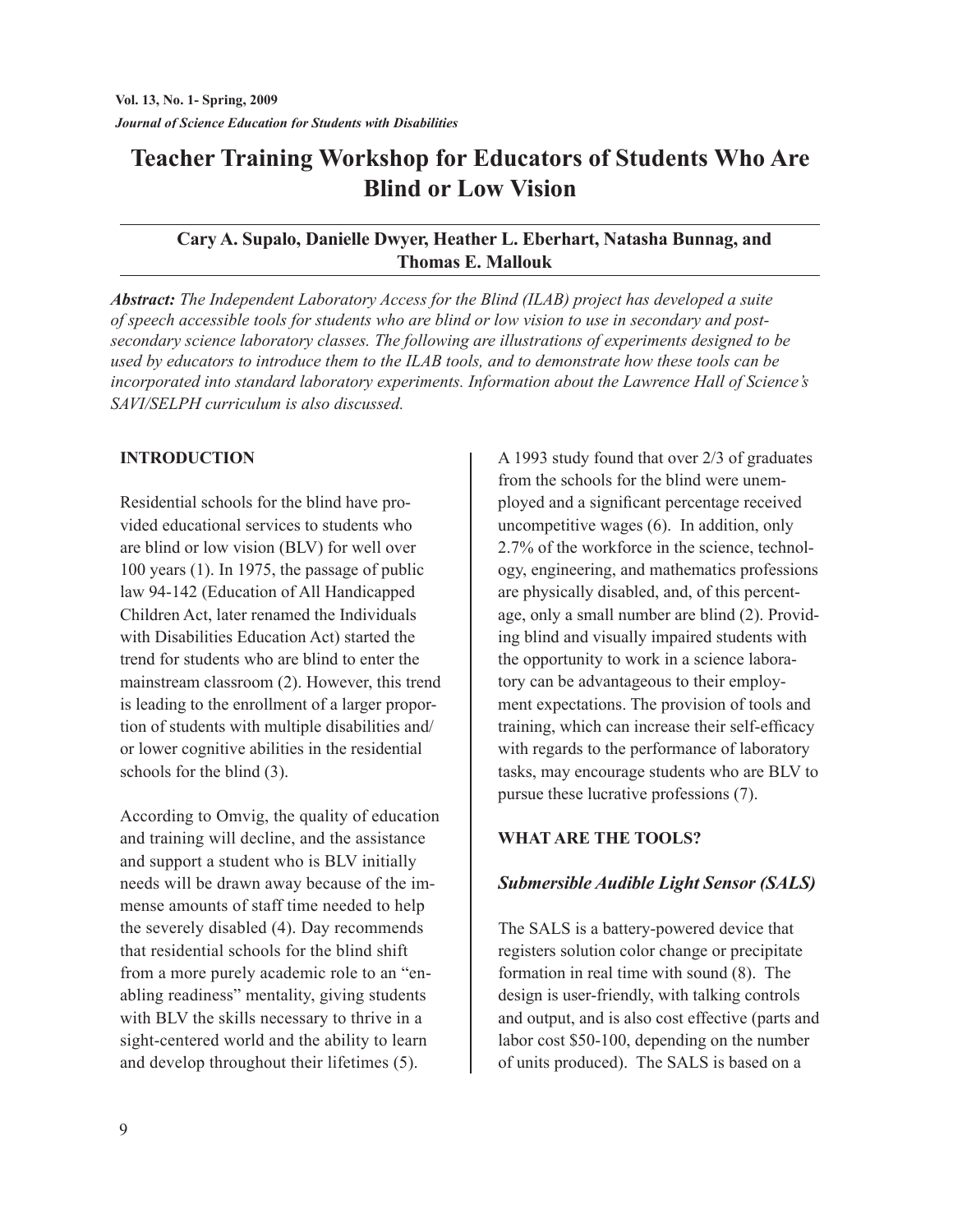photocell that measures light intensity changes. The photocell is encased in a transparent "wand" that is small enough to allow measurements to be made in ordinary test tubes or beakers. The test tube or beaker is placed over a light box or a white reflective surface such as a piece of printer paper, as illustrated in Figure 1. As a reaction proceeds, the varying light intensity at the tip of the sensor wand is converted electronically to an audible tone. The chemical change (e.g., how cloudy or dark the solution becomes) is indicated by a more pronounced change in pitch, usually from high to low. The SALS control box has a memory function that allows reference and data pitches to be stored. It can output these pitches directly or as spoken frequency values.



**FIGURE 1***. Monitoring a color change in a chemical reaction using the SALS and a light box.*

The SALS control box can also be fitted with a simple conductivity probe that allows it to detect the conductivity difference between two solutions, for example, aqueous and non-aqueous layers in a separatory funnel. This allows the student conducting an organic chemistry experiment to use the separatory funnel, detecting the point at which the more dense solution has passed completely through the stopcock at the bottom. Figure 2 shows

the conductivity probe attached to a 25 mL volumetric pipette, which can be immersed into the separatory funnel. This apparatus was developed for a biodiesel synthesis/separation experiment, which was performed by 20 high school students at the National Federation of the Blind (NFB) Youth Slam in summer 2007.



**FIGURE 2***. A simple ionic conductivity probe (consisting of two insulated wires, exposed at the tip with a gap between them) can be used with the SALS controller box to convert conductivity to audible pitch.*

*Vernier Laboratory Probes and JAWS Scripts* A number of experiments have been adapted for students who are BLV, using the Vernier Software & Technology laboratory probe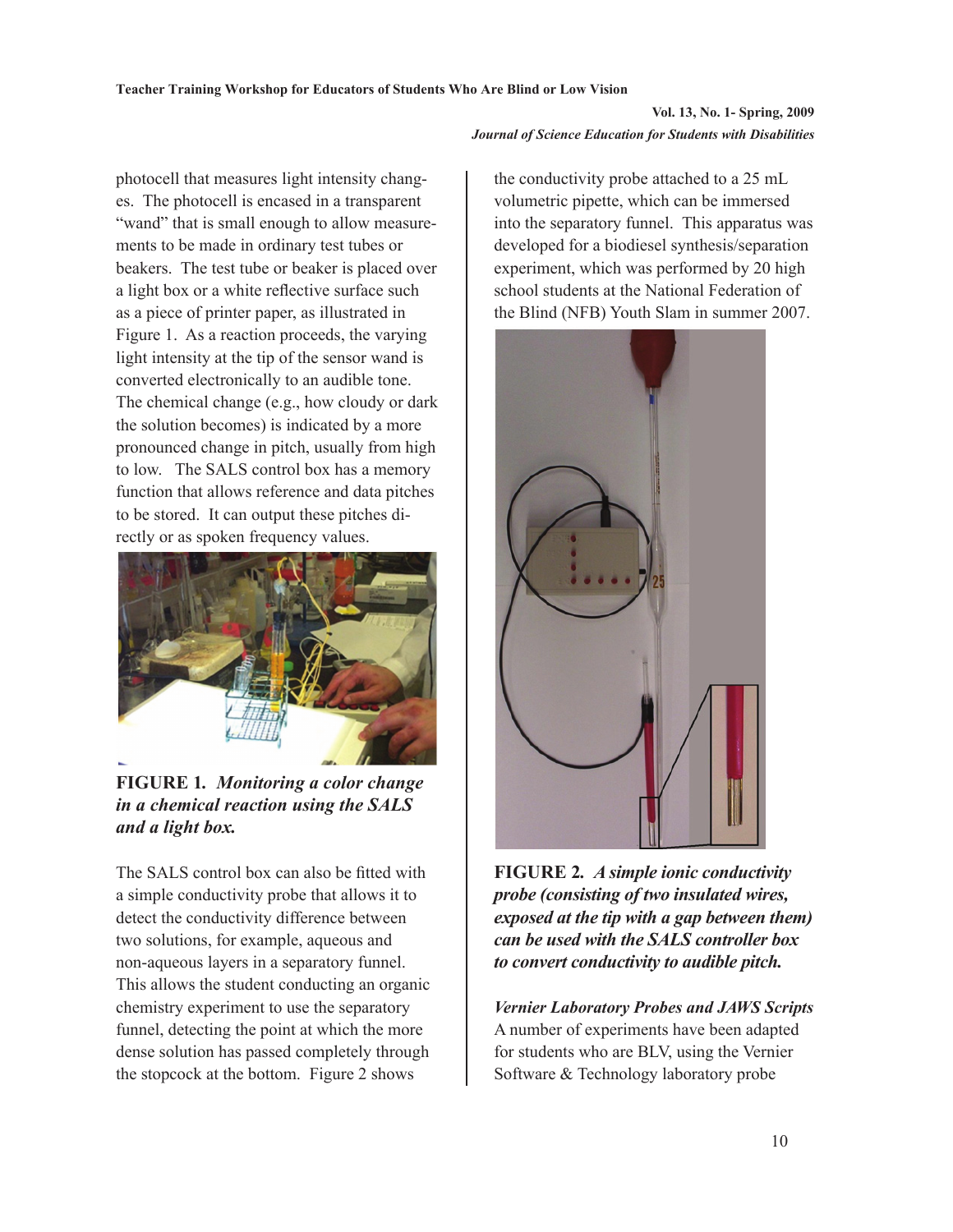line in conjunction with their Logger Pro 3.5 data collection software package. These have been successfully interfaced with the Job Access with Speech (JAWS) text-to-speech screen reader package by means of the JAWS scripting language, which is flexible enough to allow computer programmers to customize JAWS for applications not envisioned by JAWS software engineers. For the first time, this allows a screen reader to relate all data displayed on Logger Pro. The Vernier probes and JAWS software may be used in conjunction with more recent versions of Logger Pro as well. Additionally, the Ohaus Scout Pro line of balances is among the few types of balances that are Vernier Logger Pro compatible.

A set of hotkeys allows students who are BLV to listen to real-time probe readings from Logger Pro. The control+shift+S keystroke announces the order of the probes displayed on the sensor line, and corresponding realtime probe readings are announced by using keystrokes constructed in a similar manner: control+shift+1 announces the first probe readings, control+shift+2 announces the second probe readings, etc. If control+shift+S announces temperature, pH, and conductivity, in that order, then control+shift+3 announces readings for the conductivity probe (9).

Another hotkey is control+shift+A, which announces all objects on the screen. This includes descriptions of X-Y Cartesian graphs, real-time probe readings (both digital and analog), and access to the data table. All are accessible with the control+tab keystroke. When the table is selected, the up, down, left, and right arrows navigate columns and rows of the data table, which are read along with the data displayed at that data point (9).

Logger Pro also allows the space bar to start and stop data collection, which gives a student who is BLV unprecedented control over data collection. Once collection has concluded, data can be exported into Microsoft Excel, allowing a student who is blind to eliminate bad data points and construct a best-fit line.

Vernier's Lab Pro serves as a probe interface hub and is connected to a PC via a USB standard cable. The Lab Pro can be powered either by four AA batteries or by AC power. This device contains four analog ports for the Vernier analog probes, as well as two digital sonic ports allowing the use of digital probes such as the Vernier drop counter. The Vernier temperature probe, pH probe, colorimeter, and Vernier drop counter were used in the various experiments in this training workshop.

Laboratory tools for students with BLV were developed in the 1970s at the Lawrence Hall of Science at UC-Berkeley. Their curriculum, Science Activities for the Visually Impaired/ Science Enrichment for Learners with Physical Handicaps (SAVI/SELPH) (10, 11), consists of low- tech (and inexpensive) ways for BLV students to work with non-volatile chemicals; specifically, liquid measurement using notched syringes, Braille-labeled floaters for use in conjunction with graduated cylinders, nontraditional metal thermometers that allow for Braille labels, and easy bench-top organizational methods are stressed. One technique is the utilization of a standard cafeteria tray to be used in the work space of the student who is BLV. All glassware needed for the experiment can be placed on the serving tray by the teacher in advance of the lab period starting. This helps students who are BLV to know exactly where glassware and other essential equipment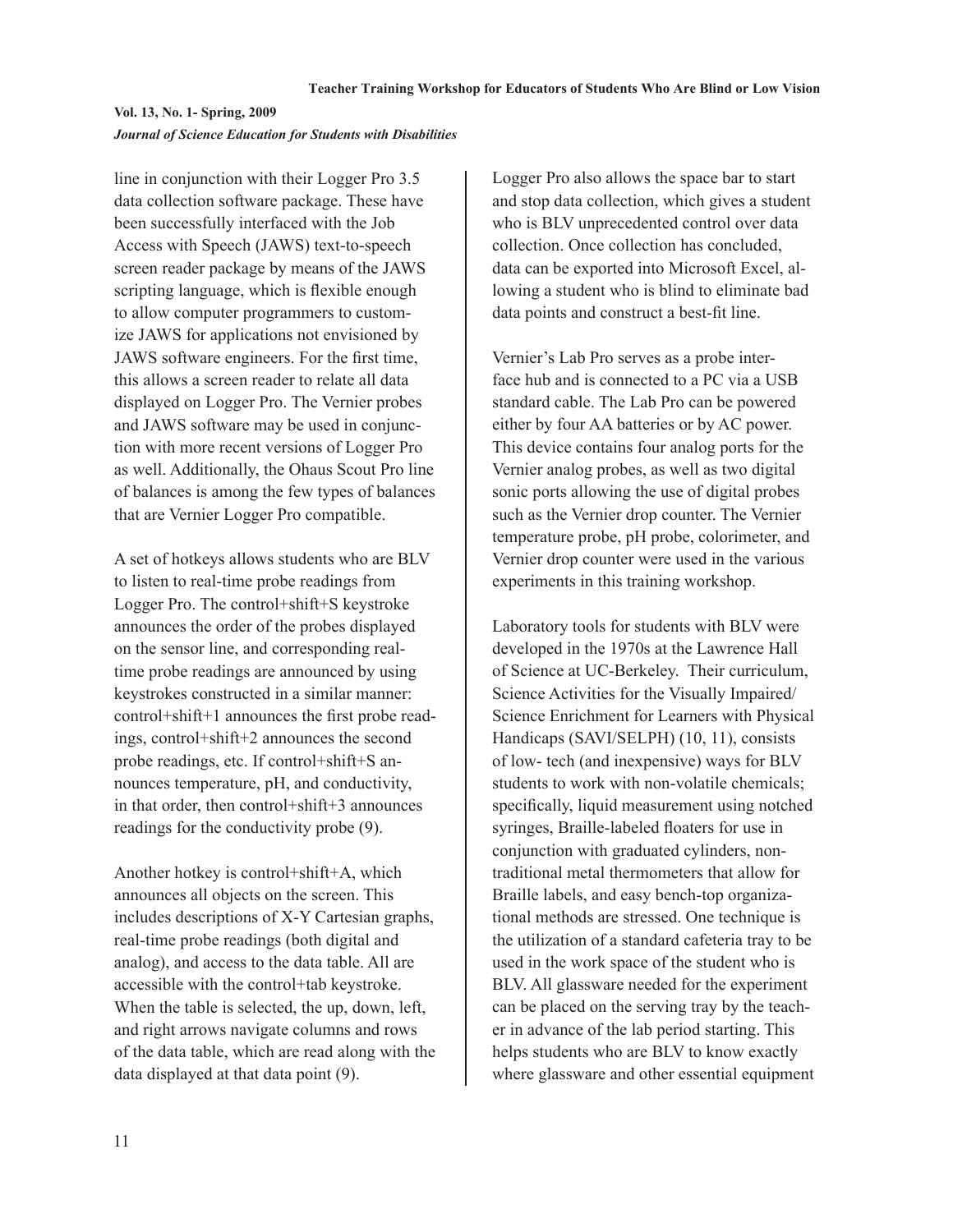are located and minimize possible accidents. It also doubles as a spill tray to minimize chemical spills in the work space.

#### **OVERVIEW**

On March 1, 2008, the Independent Laboratory Access for the Blind (ILAB) project sponsored a teacher training workshop at the Pennsylvania State University main campus, the purpose of which was to provide a handson laboratory experience both for students who are BLV and teachers from the State College, Pennsylvania, community. This workshop was made eligible for Pennsylvania Act 48 continuing education credit. The workshop was designed to be completed in two hours. A presentation titled "What to Do if a Blind Student Should Enroll in My Science Class," was presented by Cary Supalo. This presentation discussed various tools for making reading and writing available to the blind, and discussed aspects of legislation and basic teaching techniques and resources available to educators of the blind. A second presentation titled "Low-Cost Tools and Techniques," was presented by Thomas Mallouk, which covered some lowcost tool ideas developed by members of the ILAB team, and included techniques developed as part of the SAVI/SELPH curriculum from the Lawrence Hall of Science.

Experiments

Activity 1 (12): Determine Concentrations Using the Colorimeter

In this experiment, the Vernier colorimeter is used to record the transmittance and absorbance of solutions of water and food dye. Different concentrations of food dye are measured in the colorimeter to determine the percentage

of transmittance and amount of absorbance. The colorimeter is an analog probe device that connects to the Vernier Lab Pro by using one of the four analog ports. It emits light from a LED light source through a vial of sample that is then recorded by the Logger Pro data collection software.

Transmittance is a measurement of the quantity of light that passes through a sample.

$$
T = \frac{I}{I_0}
$$

Above is the formula for transmittance, where  $I_0$  is the intensity of the incident light and I is the intensity of the light coming out of the sample. The amount of transmittance recorded from the colorimeter is a percentage. Absorption is the process of absorbing light, while absorbance is the quantity of light being absorbed. Absorbance is relative to the percent of transmittance. The relationship is shown in the equation below. Absorbance is directly related to concentration; the larger the absorbance is, the more concentrated a solution is.

# $A = log(1/T)$

Materials:

- 3.50 mL beakers
- 75 mL water
- 1 1 mL syringe
- 1 bottle of food dye (green)
- 1 glass stirrer
- 3 colorimeter cuvettes
- 1 colorimeter
- 1 Lab Pro

Prepare water and food dye solution by adding 25 mL of water in each beaker. Mix in 2, 4 and 6 drops of food dye in the separate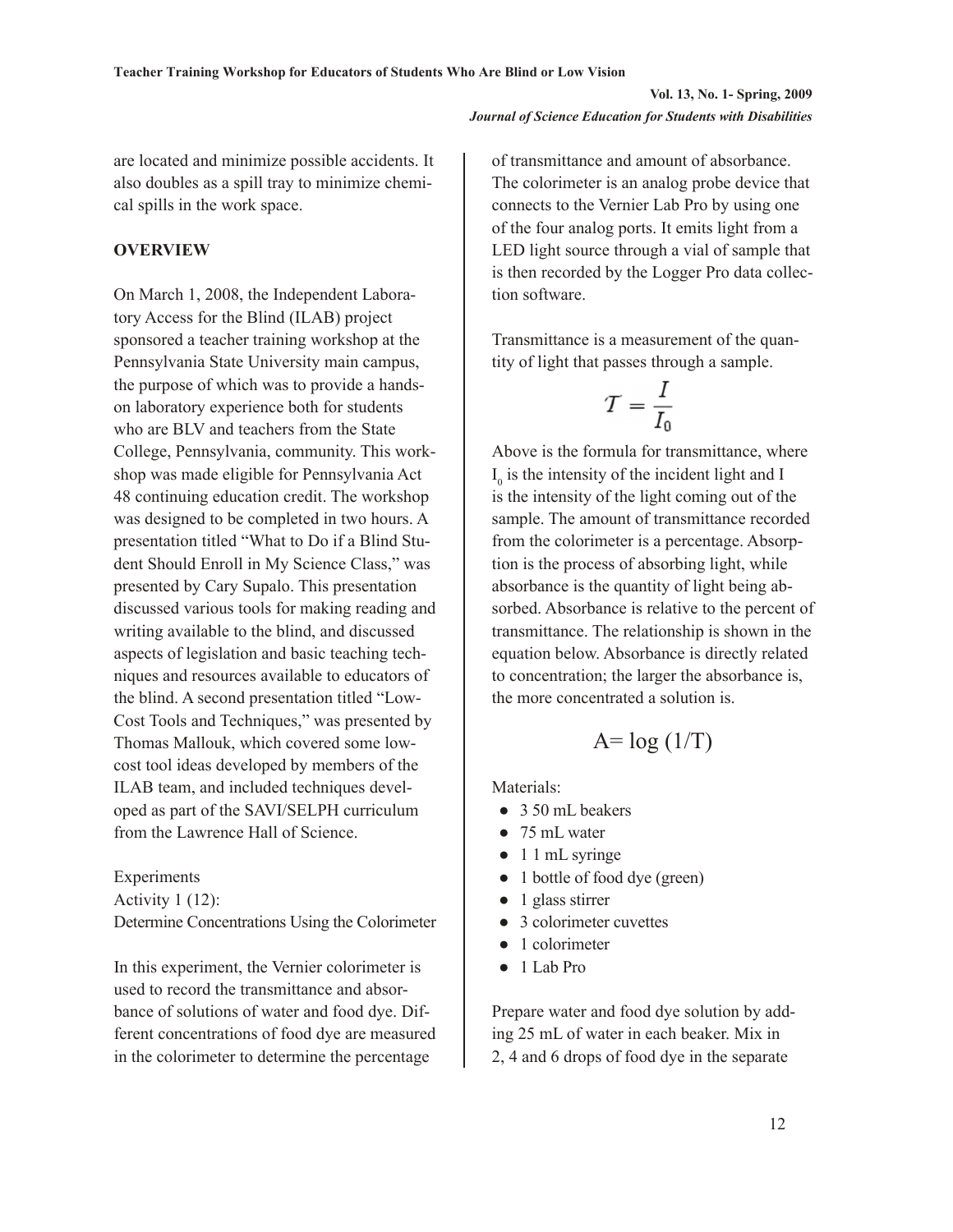beakers. The beakers should be labeled for the instructor, unknown to students. Buttons on the colorimeter should be Braille-labeled. The colorimeter should be connected to the Lab Pro by means of one of the analog ports, which is then connected to the computer via a USB port.

Logger Pro 3.5 should be opened at the beginning of the experiment. Procedure:

- 1. The colorimeter should be calibrated before performing the experiment. Check to make sure the wavelength setting on the colorimeter is at 470nm. Fill a cuvette with distilled water.
- 2. Cap the cuvette and place it in the port in the colorimeter. The colorimeter reading is obtained by pressing the space bar on the keyboard. JAWS will announce, "Collection in progress." After about 10 seconds, press the space bar again to stop the reading and JAWS will announce, "Stop collecting." There's a table on the left side of the screen that shows the time in seconds, the percentage of transmittance and the absorption level. At 10 seconds, the transmittance and absorbance is most accurate so the value should be recorded. There should be 100% transmittance and 0 absorbance.
- 3. Press the CAL button and hold it down for 5 seconds. The absorbance is now calibrated to read 0.000 or 0.001.
- 4. Use the 1 mL notched syringe to draw out solution from the beaker and transfer it into the colorimeter cuvette. Repeat this process so that 2 mL of this food dye solution is in the cuvette.
- 5. Run the colorimeter again by filling the cuvette with the unknown solutions. Record the amount of absorbance. Since absorbance correlates with the concentration of a

solution, we can sort the beakers in order of concentration. Activity 2 (13): Separation of Aqueous and Organic Layers

Aqueous and organic liquids will naturally form two layers when put together in a container. This happens because of the "like dissolves like" principle. Polar aqueous liquids will not mix with non-polar organic liquids. One method to separate these two layers is with a separatory funnel. In this experiment a separatory funnel and the Submersible Audible Light Sensor (SALS) are used to separate water and vegetable oil.

Materials:

- 1 250 mL separatory funnel
- 1 100 mL graduated cylinder
- 1 50 mL graduated cylinder
- 1 25 mL plastic syringe
- 100 mL water
- 50 mL vegetable oil
- 1 100 mL beaker
- 2 250 mL beakers
- 1 ring stand
- 1 funnel
- $\bullet$  1 400 mL beaker
- 1 1000 mL beaker
- 1 SALS sensor and conductivity probe
- Procedure:
- 1. Measure out 100 mL of water into the 100 mL graduated cylinder using a 25 mL notched syringe. Keep the 100 mL graduated cylinder in one of the 500 mL beakers while measuring to minimize spillage. Pour the water into the 250 mL separatory funnel using the funnel. Make sure the stopcock is closed when pouring liquid into it.
- 2. Measure out 50 mL of vegetable oil into the 50 mL graduated cylinder using a 25 mL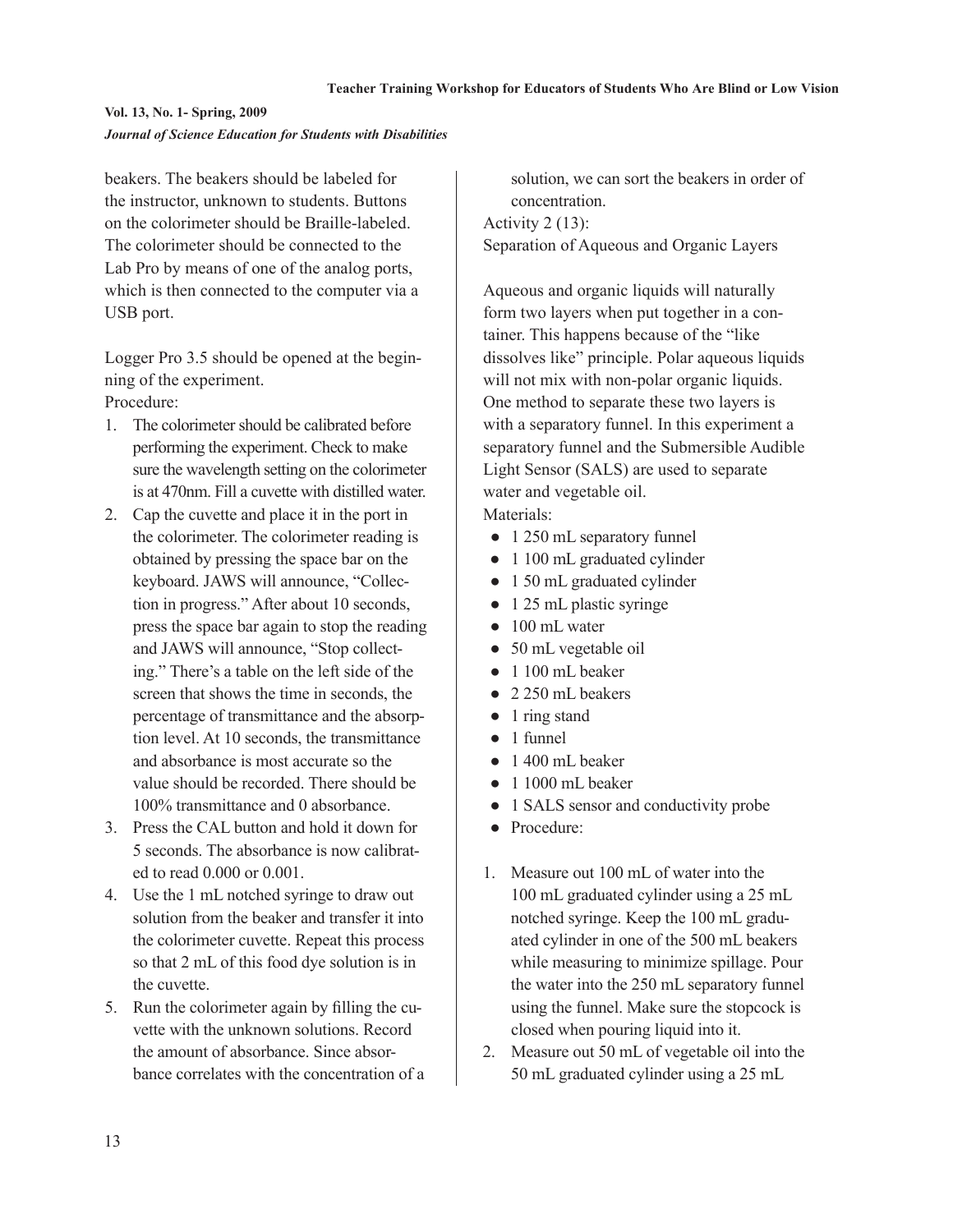notched syringe. Keep the 50 mL graduated cylinder in one of the 500 mL beakers while measuring to minimize spillage. Pour vegetable oil into the 250 mL separatory funnel using the funnel.

- 3. At this point the SALS sensor will be used to distinguish between the two layers of liquid. Turn on the SALS sensor by holding the Power button (the top button on the left of the SALS sensor) for two seconds. Press the Play button (the second button, underneath Power) until the SALS sensor says "Constant Tone Mode." After this, move the conductivity probe up and down in the liquid to hear a tone difference between the oil layer and the water layer.
- 4. Lower the conductivity probe to rest at the bottom of the separatory funnel.
- 5. Open the stopcock on the separatory funnel so that the water layer begins to drain out of the separatory funnel and into the 250 mL beaker. When the tone changes, close the stopcock and the two layers will have been separated. The oil layer should completely remain in the separatory funnel; the water layer will have been separated out.
- 6. Dispose of the materials in the appropriate waste container.

# Activity 3 (14): Blue Bottle Reaction

The "Blue Bottle Reaction" is a great way to demonstrate the change in color of a solution due to the effects of oxidation. The solution will start out blue and gradually become colorless. The blue color can be restored if the solution is shaken up again. The use of the SALS sensor in this experiment will prove to be very helpful in detecting those color changes. Materials:

- Tap water
- One 1 L Erlenmeyer flask, with stopper
- 2.5 grams glucose
- 2.5 grams sodium hydroxide
- $\bullet$  0.1% solution of methylene blue

### Procedure:

- 1. Fill the Erlenmeyer flask half full with tap water by using a SAVI/SELPH volumetric floater device.
- 2. Measure 2.5 grams of glucose on the Ohaus Scout Pro balance by using the JAWS with Logger Pro interface. Dissolve the glucose in the water.
- 3. Measure and dissolve the 2.5 grams of sodium hydroxide in the flask.
- 4. Use notched syringe to add 1 mL of 0.1% methylene blue to the flask.
- 5. Put the stopper on the flask and shake to dissolve the dye. The solution at this time should be blue.
- 6. To determine the change in color, use the SALS sensor. Turn it on by pressing and holding the Power button. In order to hear the tone continuously so that the change in color will be easier to detect, hold the Play button down until you hear the sensor speak "Constant Tone Mode."
- 7. Remove the stopper and insert the SALS sensor probe into the solution in the flask.
- 8. The color of the solution will slowly change from blue to clear as the methylene blue is oxidized from the air.
- 9. To see the blue color again, swirl the solution in the flask. The solution will change from clear to blue and back to clear.
- 10. When finished, the contents of the reaction can be poured down the drain with excess water.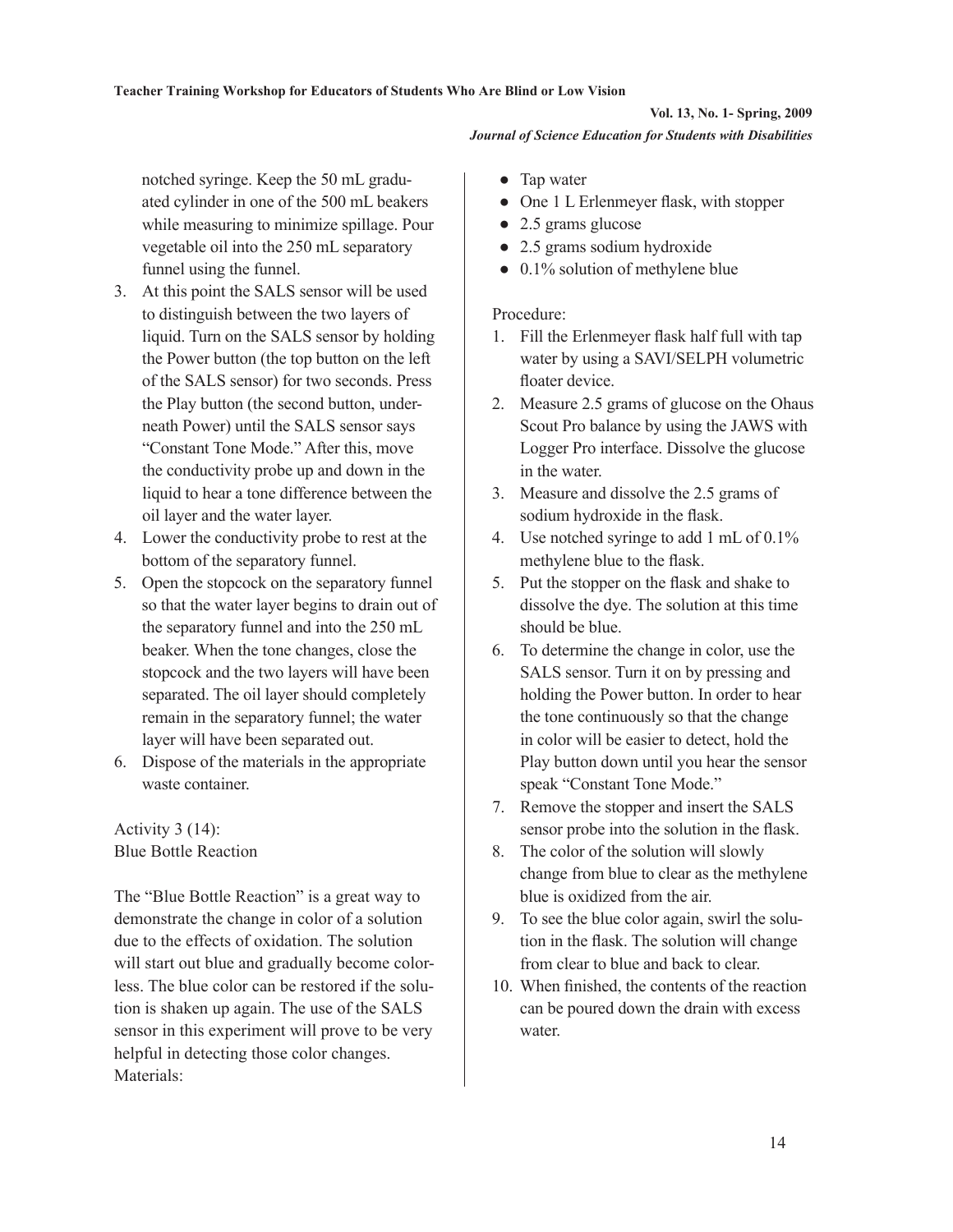### **SUMMARY**

These experiments illustrate how ILAB tools can be incorporated into a teacher training module to introduce educators to the tool functionality. These experiments can be expanded to include other aspects of science. Additional Vernier Software & Technology products can be incorporated into other science activities to further demonstrate how ILAB tools can assist educators when working with students who are BLV. The curriculum published by Vernier Software & Technology can also be used in similar workshops to further illustrate the JAWS with Logger Pro interface. For more information about adaptations, go to http:// ilab.psu.edu.

These workshops can be made eligible for continuing education credits based on individual state requirements. Workshops similar to this one can serve as educational venues for current and future educators to serve students who are BLV. These tools do require some level of training both for teachers and the students. The more practice in advance of a class starting, the better the experience both the teacher and the BLV student will have with the tools, thus enhancing their learning experience.

### **REFERENCES**

DeLaGarza, D.V. & Erin, J.N. (1993). Employment Status and Quality of Life of Graduates of a State Residential School. Journal of Visual Impairment and Blindness, 87 (6), 229-233.

De Luchi, L., Malone, L. (1982). SAVI (Science Activities for the Visually Impaired). In Mangold, S. (Ed.), A teacher's guide to the special educational needs of blind and visually handicapped children (pp. 72-93). American Foundation for the Blind: New York, NY.

Helmenstine, A M. How to Do the Blue Bottle Chemistry Demonstration. http://chemistry. about.com/od/chemistrydemonstrations/ss/ bluebottle.htm (accessed August 2009).

Holmquist, D.D. & Volz, D.L. (2003). Chemistry with Computers: Chemistry Experiments Using Vernier Sensors (pp. 11-1 – 11-2T). Vernier Software & Technology: Beaverton, OR.

Matson, F. (1990). Walking Alone and Marching Together (p. 375). National Federation of the Blind: Baltimore, MD.

McCartney, B.D. (1993). Challenges Facing Residential Schools: A Case Study. Journal of Visual Impairment and Blindness, 87 (6), 204-5.

Miner, D., Nieman, R., Swanson, A.B., Woods, M., Eds. (2001). Teaching Chemistry to Students with Disabilities: A Manual for High Schools, Colleges, and Graduate Programs, 4th ed. (pp. 4, 10). American Chemical Society: Washington, DC.

Omvig, J.H. (2002). Freedom for the Blind: The Secret Is Empowerment. University of Arkansas Press: Fayetteville, AR. Day, Richard (1995). Habilitate – Then Educate. Re:view, XXVII (2), 83-86.

Scadden, L. (2005). Current status of people with disabilities in STEM education: a personal perspective. Paper presented at RASEM-Squared, October 2005.